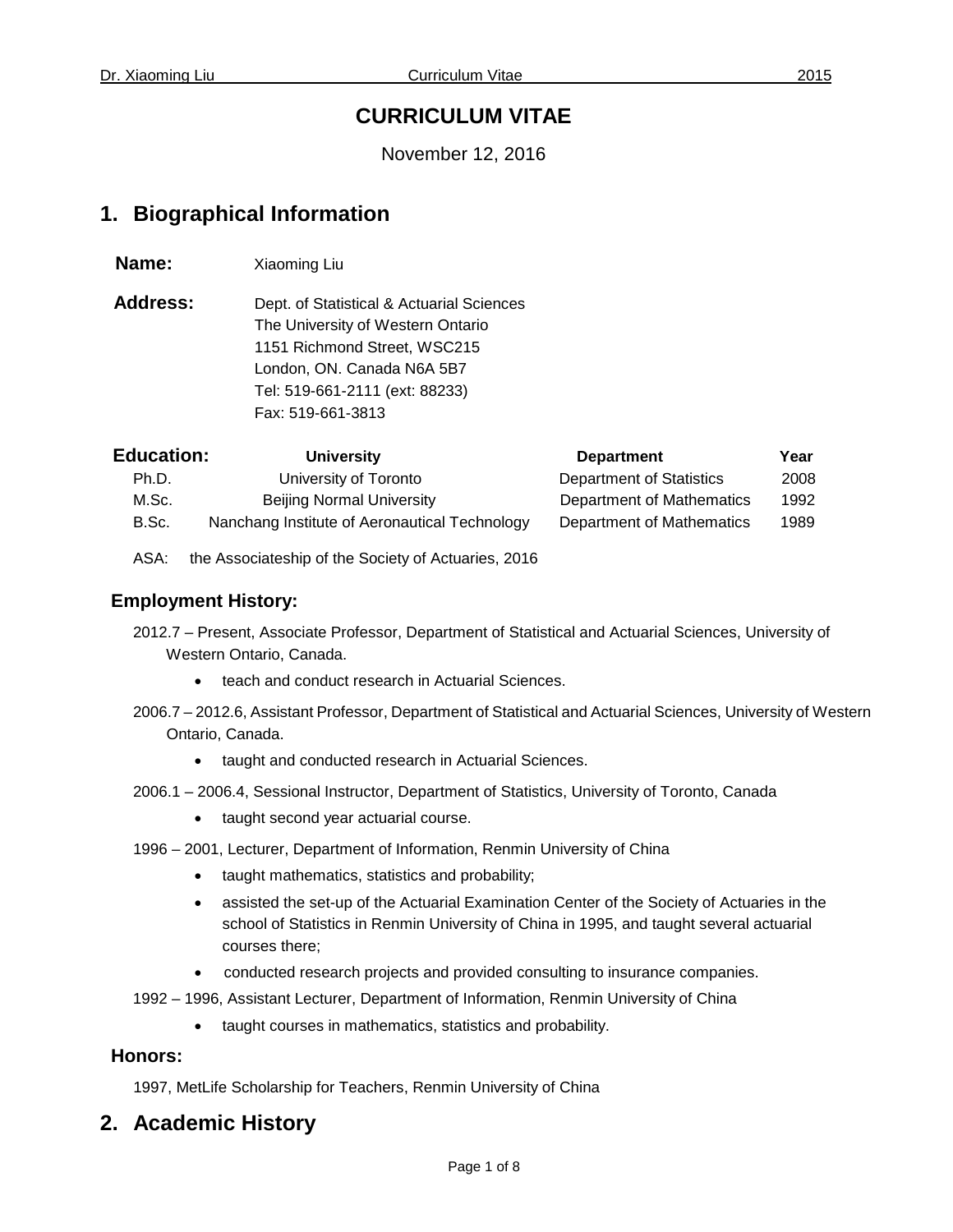## **Research Interests**

My research interests lie in the area of Actuarial Science, Mathematical Finance, and Stochastic Processes. In particular, I focus on mortality risk modeling and its related problems such as pricing and risk management of insurance policies with the consideration of different risk factors.

## **Research Grants:**

2016-2018, \$20,000, CIA Academic research grant

2014-2019, \$55,000, NSERC discovery grant

2013-2014, \$25,000, Fields Institute Postdoc Funds for co-supervising Maria Govorun

| 2012.7    | \$800    | Travel Grant for attending CICIRM2012, Qingdao, China                                                    |
|-----------|----------|----------------------------------------------------------------------------------------------------------|
| 2011.1    | \$2,500  | Society of Actuaries. Travel Grant for attending Living to 100 Symposium, 2011                           |
| 2010.12   | \$800    | Travel Grant for attending ASFM2010, Hong Kong                                                           |
| 2007-2012 | \$60,000 | NSERC (Natural Sciences and Engineering Research Council of Canada)<br><b>Discovery Grant-Individual</b> |
| 2007-2008 | \$34,994 | NSERC RTI Grant (with 11 others)                                                                         |
| 2006-2012 | \$25,000 | Start-up Grant from University of Western Ontario                                                        |
| 2006-2007 | \$9,000  | Committee on Knowledge Extension Research, Society of Actuaries.<br>Research Grant (with X. Sheldon Lin) |

# **3. Scholarly and Professional Work and Activities**

### **Articles in refereed journals:**

- 1. Huan Gao, Rogemar Mamon and Xiaoming Liu (2017), "Risk measurement of a guaranteed annuity option under a stochastic modelling framework", [Mathematics and Computers in Simulation,](http://www.journals.elsevier.com/mathematics-and-computers-in-simulation) 132: 100-119.
- 2. Huan Gao, Rogemar Mamon and Xiaoming Liu (2015), Pricing a guaranteed annuity option under correlated and regime-switching risk factors. European Actuarial Journal Volume 5, Issue 2, December 2015: 309--326.
- 3. Huan Gao, Rogemar Mamon, Xiaoming Liu and Anton Tenyakov (2015), "A regime-switching framework for the valuation of guaranteed annuity options", Insurance Mathematical and Economics, Vol. 63, issue C: 108-120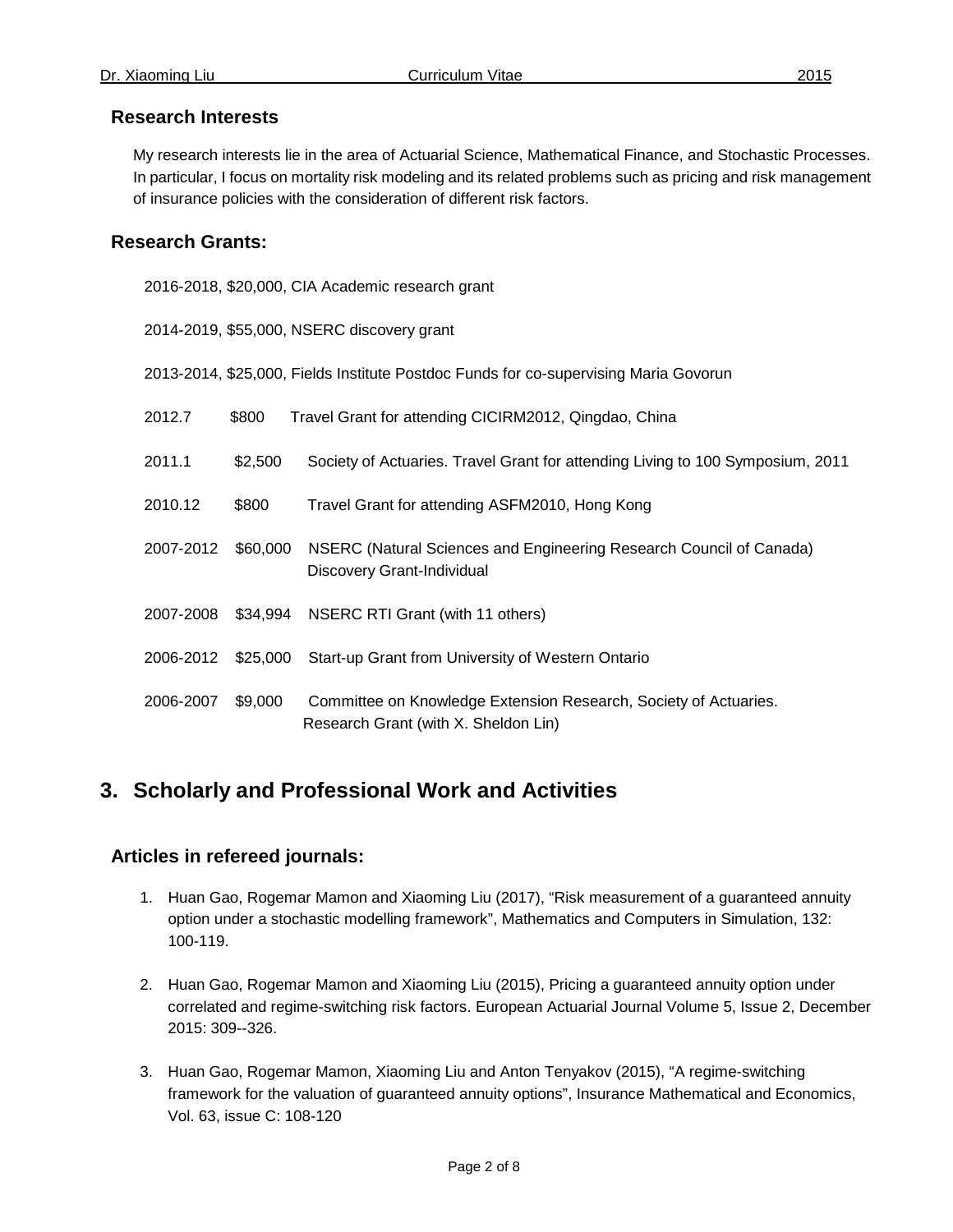- 4. Xiaoming Liu, Rogemar Mamon and Huan Gao (2014), Pricing a guaranteed annuity option under stochastic mortality and financial risks: A change of probability measure approach. Stochastics. Vol. 86, No. 4, 594–608.
- 5. Xiaoming Liu, Rogemar Mamon and Huan Gao (2013), A comonotonicity-based valuation method for guaranteed annuity options. Journal of Computational and applied Mathematic 250 (2013): 58–69.
- 6. Xiaoming Liu (2013), Annuity uncertainty with stochastic mortality and interest rates. North American Actuarial Journal 17(2), 136–152.
- 7. Xiaoming Liu and Sheldon Lin (2012), A subordinated Markov model for stochastic mortality. European Actuarial Journal 2(1), 105-127.
- 8. Xiaoming Liu, Jisoo Jang and Sun Mee Kim (2011). An application of comonotonicity theory in a stochastic life annuity framework. Insurance: Mathematics and Economics, 48, 271-279.
- 9. Xiaoming Liu and John Braun (2010), Investigating Mortality Uncertainty Using the block bootstrap, Journal of Probability and Statistics, Volume 2010, 15 pages.
- 10. Sheldon Lin and Xiaoming Liu (2007). Markov Aging Process and Phase-type Law of Mortality. North American Actuarial Journal, 11, 92-109.
- 11. Xiaoming Liu and Hao Yu (2011), Assessing and extending the Lee-Carter model for long-term mortality prediction, 59 pages. SOA Living to 100 Symposium, Jan 5-7, 2011.

### **Articles submitted in refereed journals:**

- 1. Milos Miljanovic, Yixing Zhao, Xiaoming Liu and Rogemar Mamon (2016), "A computationally efficient algorithm for annuity valuation under correlated risks" submitted to AStA Advances in Statistical Analysis.
- 2. Maria Govorun, Bruce L. Jones, Xiaoming Liu and David A. Stanford (2014), "Physiological age, health costs and their interrelation", revised and re-submitted to North American Actuarial Journal.
- 3. Maria Govorun, Bruce L. Jones, Xiaoming Liu and David A. Stanford (2014), "The impact of health cost trajectories on the distribution of physiological age", submitted to North American Actuarial Journal.

### **Working papers:**

- 1. David Ding(\*) and Xiaoming Liu (2014), Markovian Aging Model for Multi-Cohorts.
- 2. Matt Bartley(\*) and Xiaoming Liu (2013), Two Bayesian approaches to re-fitting a Phase-type mortality model.
- 3. Xiaoming Liu and Yu Lin(\*) (2012), Dynamic Population Structure with Stochastic Mortality and Fertility Rates.

### **Other Publications**

1. Sheldon Lin and **Xiaoming Liu** (2005). Discussion of Ng and Yang's "Lundberg-type bounds for the joint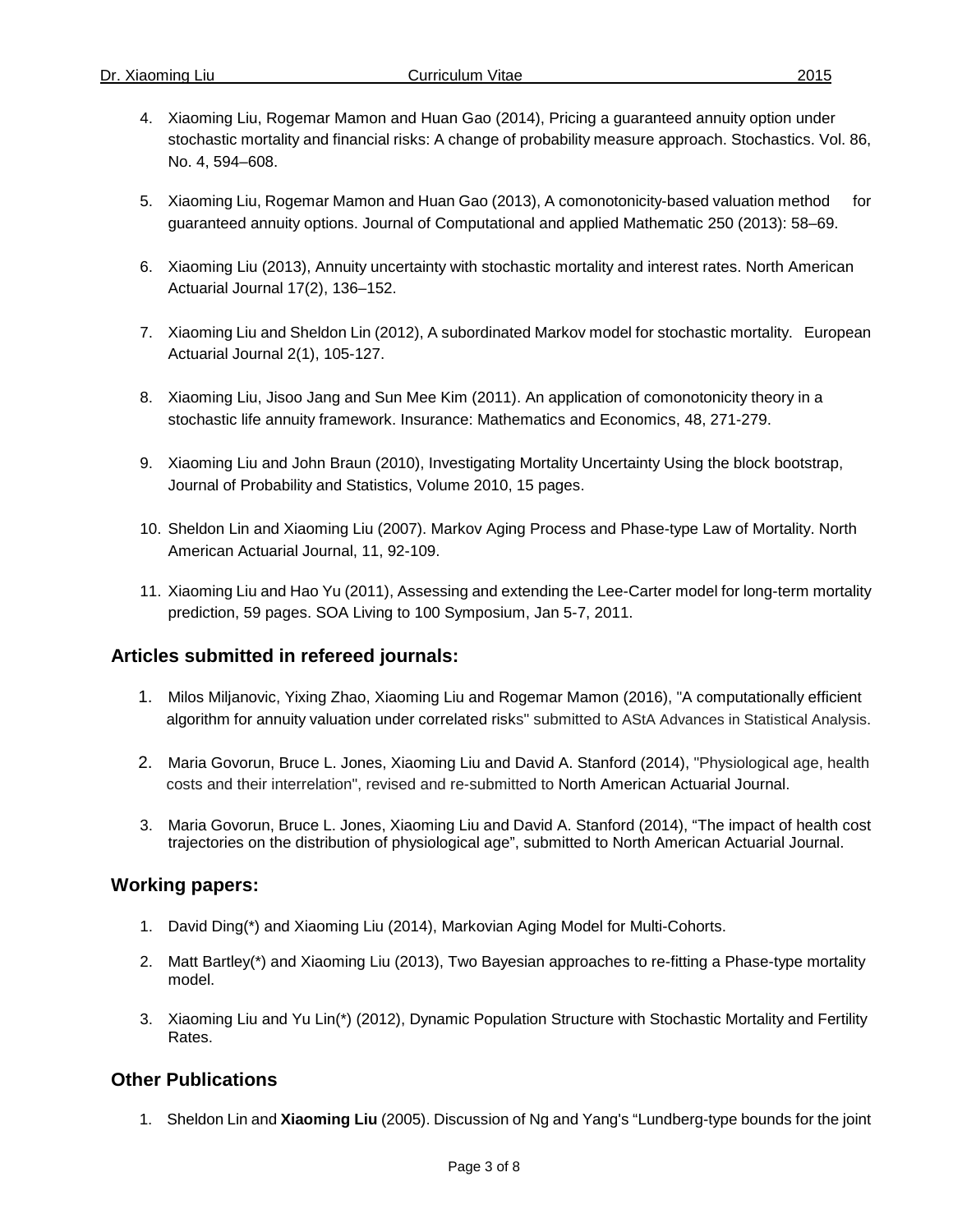distribution of surplus immediately before ruin and at ruin under the Sparre-Andersen model", *North American Actuarial Journal,* 9(2), 102-107.

2. **Xiaoming Liu** (2008), Ph.D. thesis: Stochastic Mortality Modelling. University of Toronto

### **Invited talks at professional meetings/workshops and others:**

- 1. "Longevity risk: past, present and future", invited talk at Renmin University, Beijing, China. June, 2016.
- 2. "Maximum Likelihood Estimation for Markov Aging Mortality Model", invited talk at 2015 BIRS/CMO workshop. October 25-30, 2015 at Oaxaca Mexico.
- 3. "Physiological Age, Health Costs and their relationship", invited plenary talk at the 2014 China International Conference in Insurance and Risk Management (2014 CICIRM), Shenzhen, China, July, 2014.
- 4. "Aging Process and Stochastic Mortality Modelling", invited talk in University of Lausanne, Lausanne, Switzerland, May, 2013.
- 5. "Markov Aging Process and Mortality Modelling", invited talk in KULeuven, Leuven, Belgium, March, 2013.
- 6. "Aging Process and Stochastic Mortality Modelling", invited talk in University of Amsterdam, Amsterdam, Netherlands, Feb. 2013.
- 7. "Risk modelling and risk management solution for longevity risk", invited talk in Shandong Normal University, Jinan, China, Dec. 2013.
- 8. "Risk modelling and risk management solution for longevity risk", invited talk in Qufu Normal Univesity, Qufu , China, Nov. 2013.
- 9. "Aging Process and Stochastic Mortality Modelling", invited talk at Tsinghua SEM dual-week seminar, Beijing, China, Nov. 2013
- 10. "Risk modelling and risk management solution for longevity risk", Financial Issues in Practice Workshop, China, Jinan, Oct. 2013.
- 11. "Longevity risk: past, present and future", invited Plenary speaker at 2012 China International Conference on Insurance and risk Management, July 18-21, 2012 in Qingdao, China.
- 12. The Third Living to 100 Symposium, Society of Actuaries, Orlando, U.S. Jan. 5, 2011
- 13. International Conference on Applied Statistics and Financial Mathematics (ASFM2010), Hong Kong, Dec. 17, 2010,
- 14. The 2nd Annual UWO Actuarial Event at London Life, London, Ontario, September 17, 2009.
- 15. Department colloquium, Department of Statistics and Actuarial Science, University of Western Ontario, Ontario, Canada. Jan. 2008

### **Contributed talks at professional meetings/workshops and others:**

- 1. The 6<sup>th</sup> International Gerber-Shiu Workshop, Beijing, China, June 8-9, 2016
- 2. The 24<sup>th</sup> International workshop on Matrices and Statistics, IWMS-2015, Haikou, China, 2015
- 3. The 18<sup>th</sup> International Congress on Insurance: Mathematics and Economics, Shanghai, China, 2014
- 4. The 17<sup>th</sup> International Congress on Insurance: Mathematics and Economics, Copenhagen, Denmark, 2013
- 5. The 15th ASMDA 2013 International Conference, Spain, Barcelona (Mataro)
- 6. ASTIN Colloquium 2013, Netherlands, Den Hague
- 7. The 16th International Congress on Insurance: Mathematics and Economics, Hong Kong, China,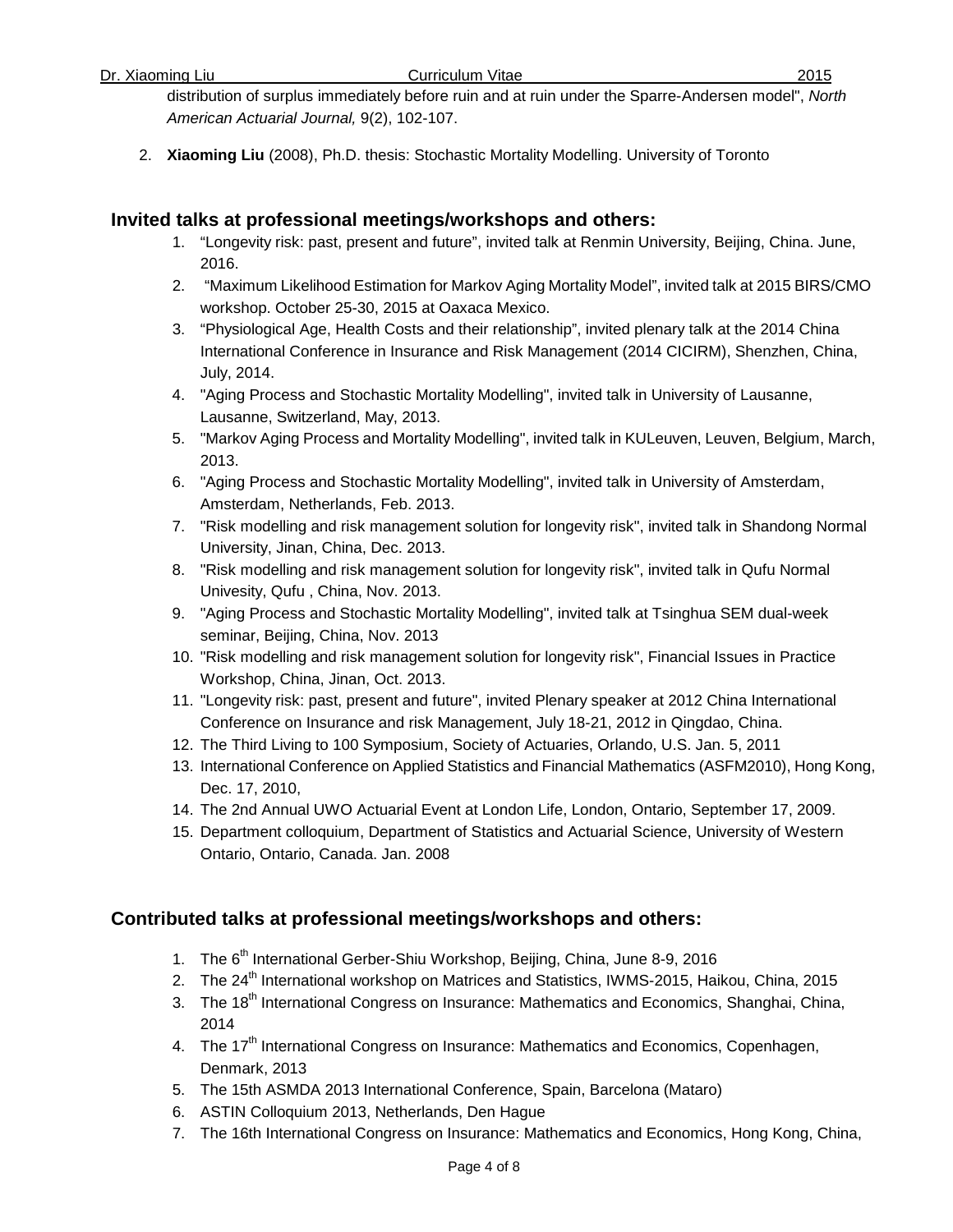### 2012

- 8. The International Conference on Actuarial Science and Risk Management, Xiamen, China, June 24-26, 2012
- 9. The 14th International Congress on Insurance: Mathematics and Economics, Toronto, Canada, 2010
- 10. The 13th International Congress on Insurance: Mathematics and Economics, Istanbul, Turkey, 2009
- 11. The Third multi-disciplinary symposium of Ontario Chinese Professors, Niagara, Ontario, 2009
- 12. Power Hours Seminar in the Department of Applied Mathematics, University of Western Ontario, May, 2009
- 13. The 12th International Congress on Insurance: Mathematics and Economics, Dalian, China, 2008
- 14. The 11th International Congress on Insurance: Mathematics and Economics, Piraeus, Greece, 2007
- 15. The 10th International Congress on Insurance: Mathematics and Economics, Leuven, Belgium, 2006
- 16. Department Seminar, Department of Statistical and Actuarial Sciences, University of Western Ontario, London, Ontario, Canada, January 2006
- 17. Department Seminar, Department of Statistics and Actuarial Science, University of Waterloo, Waterloo, Ontario, Canada. Jan. 2006
- 18. The 40th Annual Actuarial Research Conference, Mexico City, Mexico, August, 2005.
- 19. Graduate Student Seminars, Dept of Statistics, University of Toronto, Nov. 2005.

## **Member of Scientific Committee**

2016 The 6<sup>th</sup> International Gerber-Shiu Workshop, Beijing, China, June 8-9, 2016 2012 The Longevity 8 conference at the University of Waterloo, Waterloo, Canada

### **External Reviewer for grant proposals**

2016 MITACS, Canada 2014 NSERC Discovery Grant, Canada 2012 NSERC Discovery Grant, Canada 2011 The Research Grants Council, Hong Kong

### **External Examiner for Ph.D. Thesis**

2016 Nikita (Yuzhou Zhang) in the Department of Statistical and actuarial Science at the University of Western Ontario

2016 Lori L. Murry in the Department of Statistical and actuarial Science at the University of Western Ontario

2013 Yanyan (Ivy) Zang in the Department of Statistical and actuarial Science at the University of Western Ontario

2013 Weiwei (Harry) Liu in the Department of Statistical and actuarial Science at the University of Western **Ontario** 

2013 Maria Govorun in the Department of Information at the Universite Libre De Bruxelles

2011 Yanyu Xiao in the Department of Applied Mathematics at the University of Western Ontario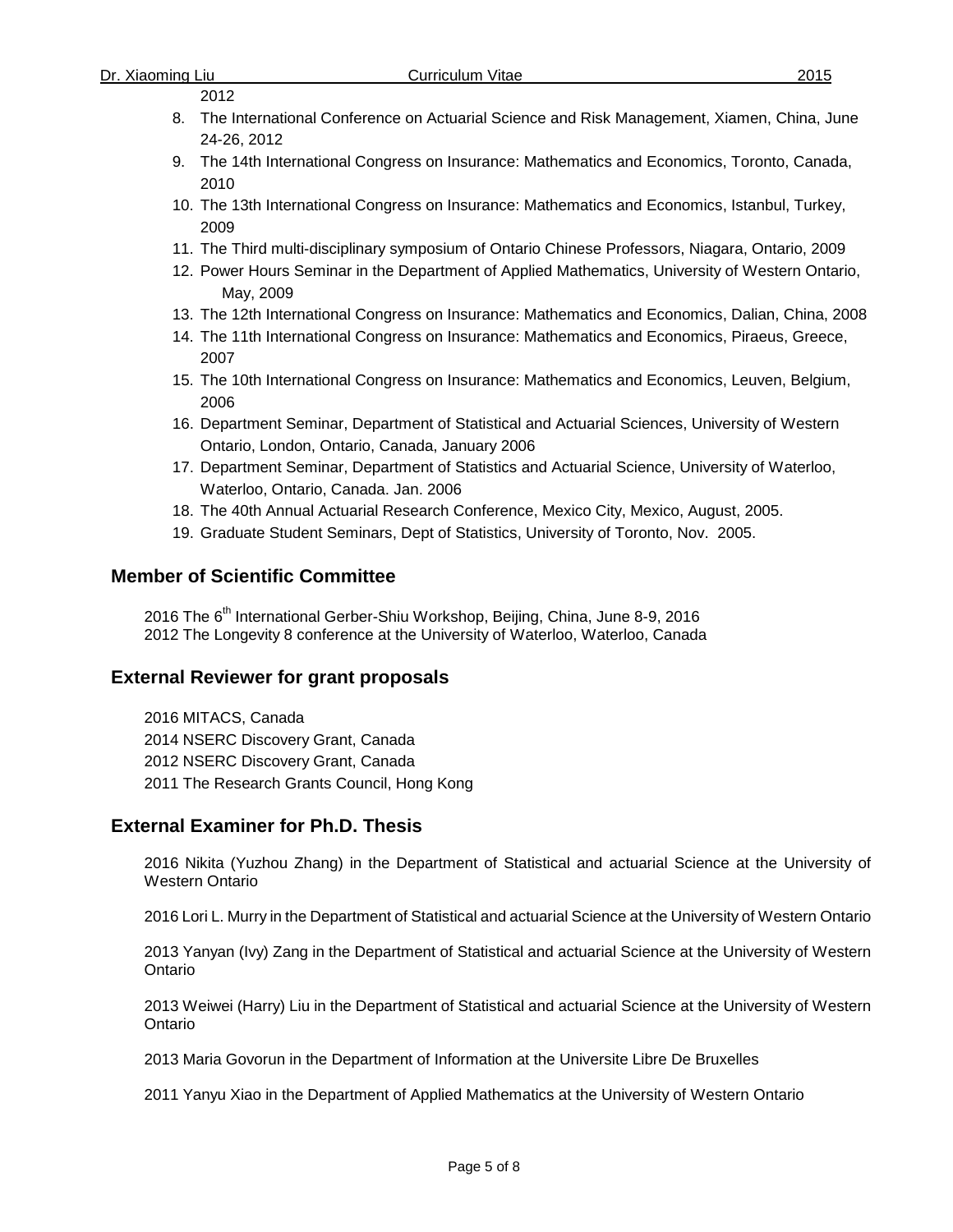### 2011 Jun Du in the Department of Computer Science at the University of Western Ontario

## **Examiner for M.SC. Thesis**

2013 Helen Cheyne in the Department of Applied Mathematics at the University of Western Ontario 2012 William Wei Xing in the Department of Applied Mathematics at the University of Western Ontario

### **Referee for**

Applied Stochastic Models in Business and Industry Asia-Pacific Jounal of Risk and Insurance Insurance: Mathematics and Economics North American Actuarial Journal ASTIN Bulletin Scandinavian Actuarial Journal Mathematical Reviews **Environmetrics** 

### **Conference Session Moderator for**

- The 18<sup>th</sup> International Congress on Insurance: Mathematics and Economics, Shanghai, Chian, 2014
- The International Conference on Actuarial Science and Risk Management, Xiamen, China, June 24-26, 2012
- The 14th International Congress on Insurance: Mathematics and Economics, Toronto, June 17-19, 2010

# **4. Teaching and Student Supervision**

### **Postdoctoral Fellows**

| 2013-2014 | Maria Govorun (co-supervised with Bruce Jones and David Stanford) |
|-----------|-------------------------------------------------------------------|
| 2009-2010 | Amin Hassan Zadeh (supported with other 5 colleagues)             |

### **Ph.D. students**

2016.09 - Boquan Cheng 2010.09 - 2014.08 Huan Gao

### **M.Sc. students and their research projects**

2016-2017, Han Liu "TBA"

- 2015-2017, Soohong Park "Hedging Strategies for Longevity Risk: Longevity Derivatives and Natural Hedging"
- 2015-2016, Kaiyi Wang "A Modified Aging and Mortality Model"
- 2014-2015, Yiming Sun, "Maximum Likelihood Estimation for Markov Aging Mortality Model"
- 2013-2014, David (Yi) Ding, "Markovian Aging Model for Multi-Cohorts", Xue Li, "On the dynamic structure of health costs", 2013-2014 Yuefeng Ji, "Longevity-indexed life annuity".
- 2012-2013, Milos Miljanovic, "An efficient annuity valuation algorithm with correlated risks". Xin Huang, "Maximum Likelihood Estimation of Phase-Type Distribution". Matt Bartley, "Two Bayesian Approaches to Re-Fitting a Phase-Type Mortality Model".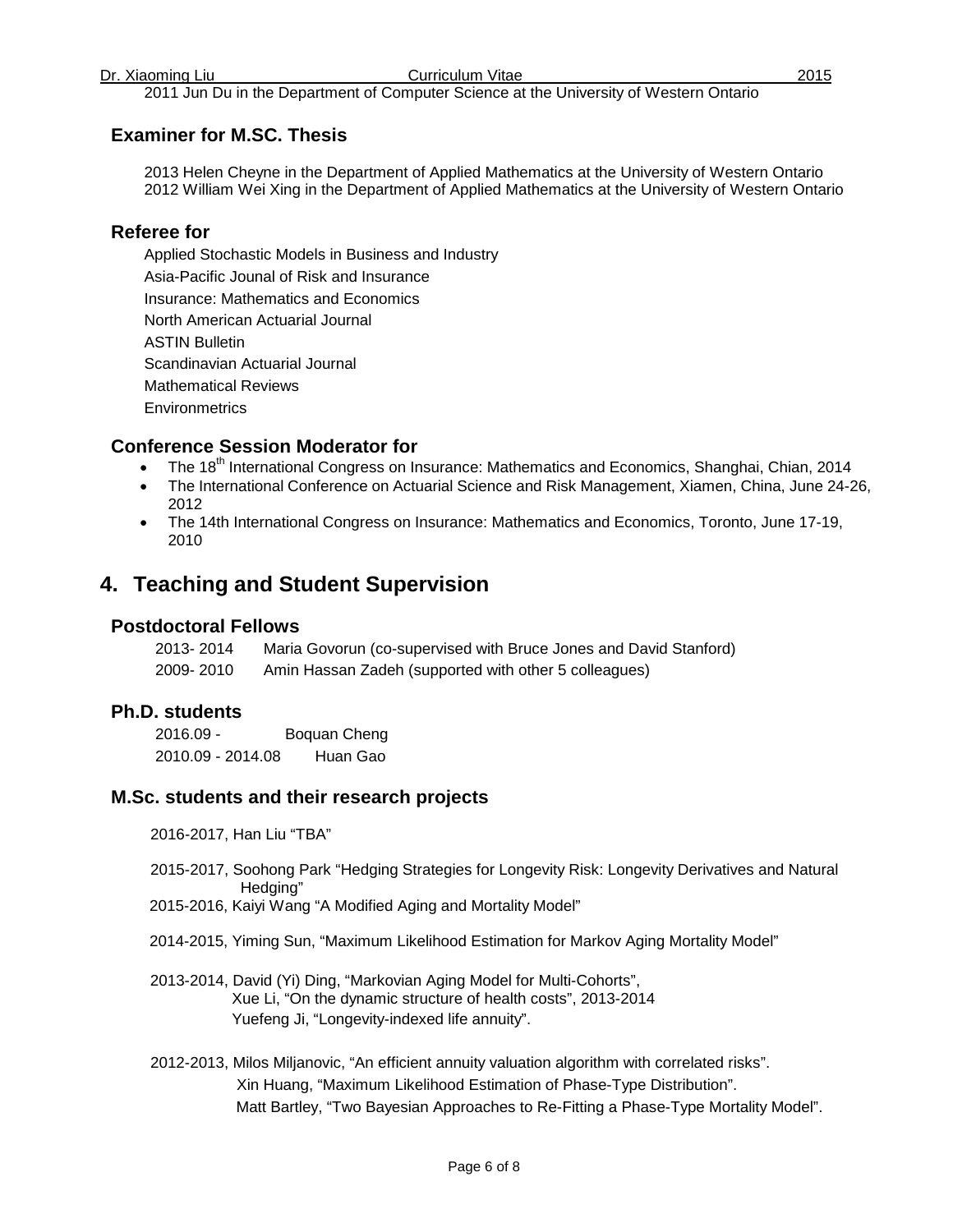Dr. Xiaoming Liu Curriculum Vitae 2015 2011-2012, Minxian Lv, "The Impact of Investment Strategy of DC Pension Plan on Retirement Age Distribution" (Co-supervised with Hao Yu) Yu Lin, "Dynamic Population Structure with Stochastic Mortality and Fertility Rates" Defang Wu, "Assessing systematic bias in mortality prediction of the Lee-Carter model" (Co-supervised with Hao Yu) 2009-2010, Yingying Gan, "Modulated Markovian Time Varying Index under the Lee-Carter Framework". Sunmee Kim, "Application of comonotonic theory in annuity rate". 2008-2009, Jisoo Jang, "Stochastic Life Annuity". Sirlei Cavassin, "An extension to the Lee-Carter Model" (with Hao Yu)

2007-2008, Bifeng Xie, "Measuring mortality risk based on Lee-Carter model "

### **Awards won by my supervised graduate students**

In 2013, Matt Bartley and Milos Miljanovic won the runner-up award for their presentations at 48th Actuarial Research Conference, respectively.

In 2012, Yu Lin won the runner-up award for her presentation at 47th Actuarial Research Conference, based on her summer research project.

# **USRA (Undergraduate Student Research Awards) students and their research projects**

2009-2010, Paul D'Cruz, "Parameter uncertainty based on stochastic mortality models". 2008-2009, Juliane Szeto, "Comparing the Lee-Carter and two-factor stochastic mortality models for financial risk measures".

### **Other Undergraduate Students**

2013-2014, Yang Yang (AS4997Z---undergrad project course), project title: "Mortality study for Canadian New Pension Tables".

2011, July to Aug., summer research assistant, Defang Wu, "Approximation methods for sums of lognormal random variables".

## **Graduate Courses Taught:**

- 2013 2015 AS9972B Stochastic Mortality Modelling.
- 2008 2012 AS9990A Stochastic Analysis with Applications in Finance.
- 2008 2011 AS9972B Stochastic Mortality Modelling.
- 2009 2010 AS9980Y Colloquium.
- 2007 2008 AS790A Stochastic Analysis with Applications in Finance.
- 2007 2008 AS772B Mortality Modelling
- 2006 2007 AS790B Stochastic Processes with Applications in Finance and Actuarial Science.

### **Undergraduate Courses Taught:**

- 2015 SS3657A Intermediate Probability
- 2013 FM2557B Financial Markets and Investment
- 2014 2015 AS3431B Life Contingencies III
- 2010 2012 AS3429B Life Contingencies II
- 2009 2012 AS3431A/B Multi-State Models
- 2006 2008 AS422A Multi-State Models